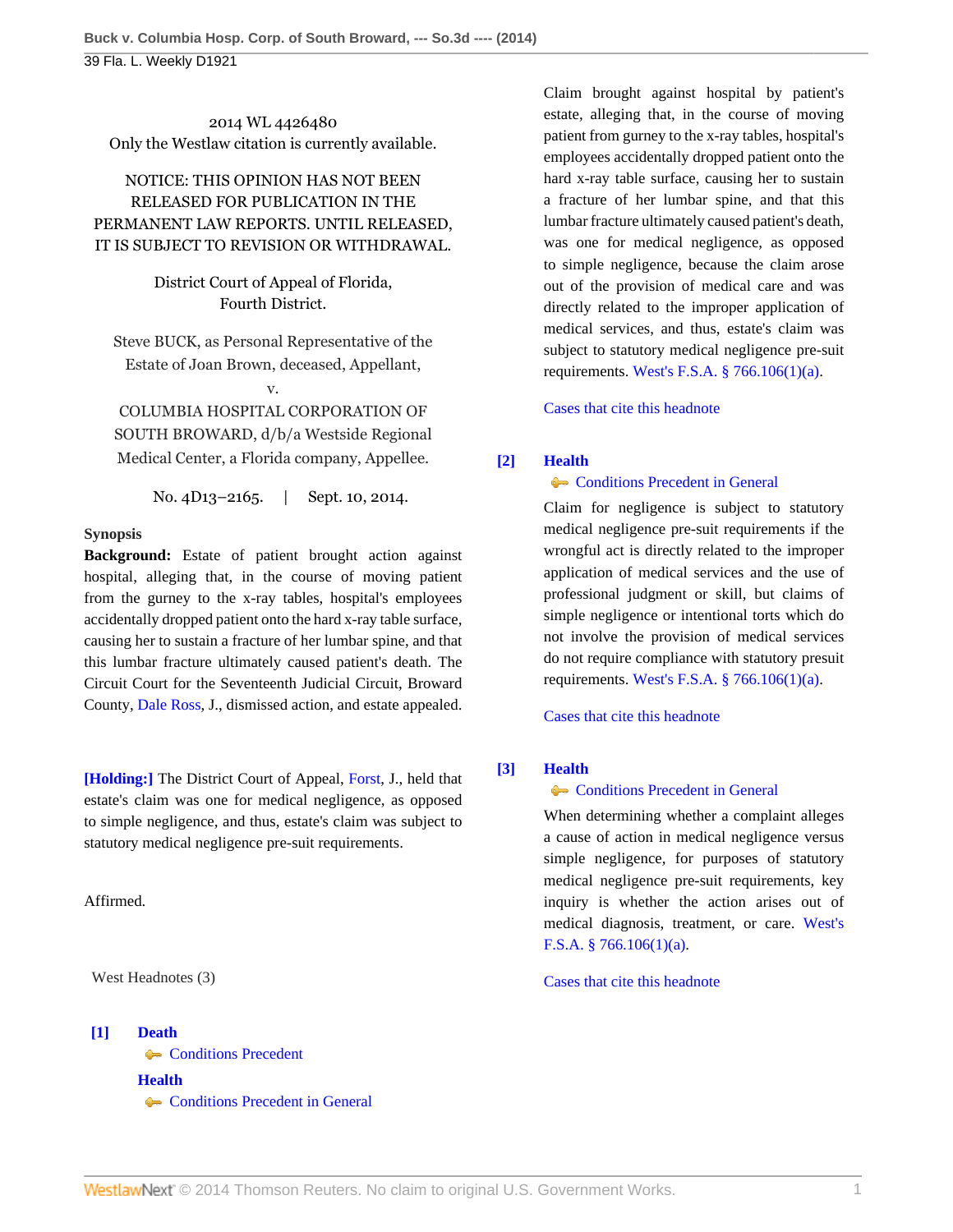#### **Attorneys and Law Firms**

[Jonathan M. Streisfeld](http://www.westlaw.com/Link/Document/FullText?findType=h&pubNum=176284&cite=0115829801&originatingDoc=I47c79cfb38d911e49488c8f438320c70&refType=RQ&originationContext=document&vr=3.0&rs=cblt1.0&transitionType=DocumentItem&contextData=(sc.Default)) and [Scott J. Weiselberg](http://www.westlaw.com/Link/Document/FullText?findType=h&pubNum=176284&cite=0364652701&originatingDoc=I47c79cfb38d911e49488c8f438320c70&refType=RQ&originationContext=document&vr=3.0&rs=cblt1.0&transitionType=DocumentItem&contextData=(sc.Default)) of Kopelowitz Ostrow Ferguson Weiselberg Keechl, Fort Lauderdale, for appellant.

Fann & Petruccelli, P.A., Fort Lauderdale, and [Mark Hicks](http://www.westlaw.com/Link/Document/FullText?findType=h&pubNum=176284&cite=0201636701&originatingDoc=I47c79cfb38d911e49488c8f438320c70&refType=RQ&originationContext=document&vr=3.0&rs=cblt1.0&transitionType=DocumentItem&contextData=(sc.Default)), Dinah Stein, and Shannon Debus–Horn of Hicks, Porter, Ebenfeld & Stein, P.A., Miami, for appellee.

### **Opinion**

## [FORST](http://www.westlaw.com/Link/Document/FullText?findType=h&pubNum=176284&cite=0472656401&originatingDoc=I47c79cfb38d911e49488c8f438320c70&refType=RQ&originationContext=document&vr=3.0&rs=cblt1.0&transitionType=DocumentItem&contextData=(sc.Default)), J.

**\*1** The trial court dismissed the complaint filed by Appellant Steve Buck based on his failure to comply with the presuit requirements of Chapter 766, Florida Statutes (2012). Appellant argues the trial court erred by applying Chapter 766 to his complaint because the complaint stated a claim of simple negligence, as opposed to medical negligence. We disagree with Appellant and affirm.

### **Background**

Appellant/Plaintiff Steve Buck, as personal representative of the decedent's estate, filed a complaint against Appellee/ Defendant Westside Regional Medical Center for the wrongful death of the decedent. The complaint alleged the following facts:

- On or about May 5, 2012, [the decedent] was brought to Westside and admitted due to complications related to her chronic obstructive pulmonary disease ["COPD"].
- On or about May 7, 2012, [the decedent] was scheduled to have x-rays; consequently, she was transported from her room to the radiology floor.
- Prior to the x-rays being taken, [Appellee's] transport techs moved [the decedent] from the transport gurney and lifted her onto the x-ray table. In the course of moving [the decedent] from the gurney to the x-ray tables, [Appellee's] employees and/or agents accidentally dropped [the decedent] onto the hard x-ray table surface causing her to sustain a fracture of her lumbar spine.

Because of the decedent's age, medical condition, and other factors, the treatment options for the broken back were limited, and her condition began to decline. The complaint alleges that the broken back, "sustained at the hands of [Appellee]," ultimately caused the accidental death of the decedent.

Appellee moved to dismiss the complaint, alleging that Appellant failed to comply with the pre-suit requirements of Chapter 766, Florida Statutes, which covers causes of action in medical negligence cases. [Section 766.106](http://www.westlaw.com/Link/Document/FullText?findType=L&pubNum=1000006&cite=FLSTS766.106&originatingDoc=I47c79cfb38d911e49488c8f438320c70&refType=LQ&originationContext=document&vr=3.0&rs=cblt1.0&transitionType=DocumentItem&contextData=(sc.Default)) defines a " '[c]laim for medical negligence' or 'claim for medical malpractice' [as] a claim, arising out of the rendering of, or the failure to render, medical care or services."  $§ 766.106(1)$ [\(a\), Fla. Stat. \(2012\)](http://www.westlaw.com/Link/Document/FullText?findType=L&pubNum=1000006&cite=FLSTS766.106&originatingDoc=I47c79cfb38d911e49488c8f438320c70&refType=LQ&originationContext=document&vr=3.0&rs=cblt1.0&transitionType=DocumentItem&contextData=(sc.Default)).

At a hearing Appellee's motion, Appellant argued that the pre-suit requirements of Chapter 766 do not apply because the four corners of the complaint in this case state a cause of action in *general negligence,* as opposed to *medical negligence.* The trial court ultimately disagreed and granted Appellee's motion to dismiss. The complaint was dismissed, with prejudice, and a final judgment was entered in favor of Appellee.

On appeal, Appellant argues that the trial court erred by dismissing his complaint because the four corners of the complaint state a cause of action in ordinary negligence as opposed to medical negligence.

## **Decedent was injured as a Result of** *Medical* **Negligence**

<span id="page-1-0"></span>**[\[1\]](#page-0-0)** We review an order dismissing a complaint with prejudice *de novo. [Stubbs v. Plantation Gen. Hosp. Ltd.](http://www.westlaw.com/Link/Document/FullText?findType=Y&serNum=2016640699&pubNum=0000735&fi=co_pp_sp_735_684&originationContext=document&vr=3.0&rs=cblt1.0&transitionType=DocumentItem&contextData=(sc.Default)#co_pp_sp_735_684) P'ship,* [988 So.2d 683, 684 \(Fla. 4th DCA 2008\)](http://www.westlaw.com/Link/Document/FullText?findType=Y&serNum=2016640699&pubNum=0000735&fi=co_pp_sp_735_684&originationContext=document&vr=3.0&rs=cblt1.0&transitionType=DocumentItem&contextData=(sc.Default)#co_pp_sp_735_684) ("*Stubbs I* ") (quoting *Palumbo v. Moore,* [777 So.2d 1177, 1178 \(Fla.](http://www.westlaw.com/Link/Document/FullText?findType=Y&serNum=2001145316&pubNum=0000735&fi=co_pp_sp_735_1178&originationContext=document&vr=3.0&rs=cblt1.0&transitionType=DocumentItem&contextData=(sc.Default)#co_pp_sp_735_1178) [5th DCA 2001\)\)](http://www.westlaw.com/Link/Document/FullText?findType=Y&serNum=2001145316&pubNum=0000735&fi=co_pp_sp_735_1178&originationContext=document&vr=3.0&rs=cblt1.0&transitionType=DocumentItem&contextData=(sc.Default)#co_pp_sp_735_1178). "A motion to dismiss for failure to state a cause of action admits all well pleaded facts as true, as well as reasonable inferences from those facts[;] ... [a] court may not properly go beyond the four corners of the complaint in testing the legal sufficiency of the allegations set forth therein." *Id.* (internal quotations and citations omitted).

<span id="page-1-2"></span><span id="page-1-1"></span>**\*2 [\[2\]](#page-0-1) [\[3\]](#page-0-2)** A claim for negligence is subject to Chapter 766's pre-suit requirements "if the wrongful act is directly related to the improper application of medical services and the use of professional judgment or skill." *[Stubbs v. Surgi–](http://www.westlaw.com/Link/Document/FullText?findType=Y&serNum=2026878106&pubNum=0003926&fi=co_pp_sp_3926_70&originationContext=document&vr=3.0&rs=cblt1.0&transitionType=DocumentItem&contextData=(sc.Default)#co_pp_sp_3926_70) Staff, Inc.,* [78 So.3d 69, 70 \(Fla. 4th DCA 2012\)](http://www.westlaw.com/Link/Document/FullText?findType=Y&serNum=2026878106&pubNum=0003926&fi=co_pp_sp_3926_70&originationContext=document&vr=3.0&rs=cblt1.0&transitionType=DocumentItem&contextData=(sc.Default)#co_pp_sp_3926_70) ("*Stubbs II* ") (internal quotations and citations omitted). On the other hand, "[c]laims of simple negligence or intentional torts which do not involve the provision of medical services do not require compliance with Chapter 766 presuit requirements."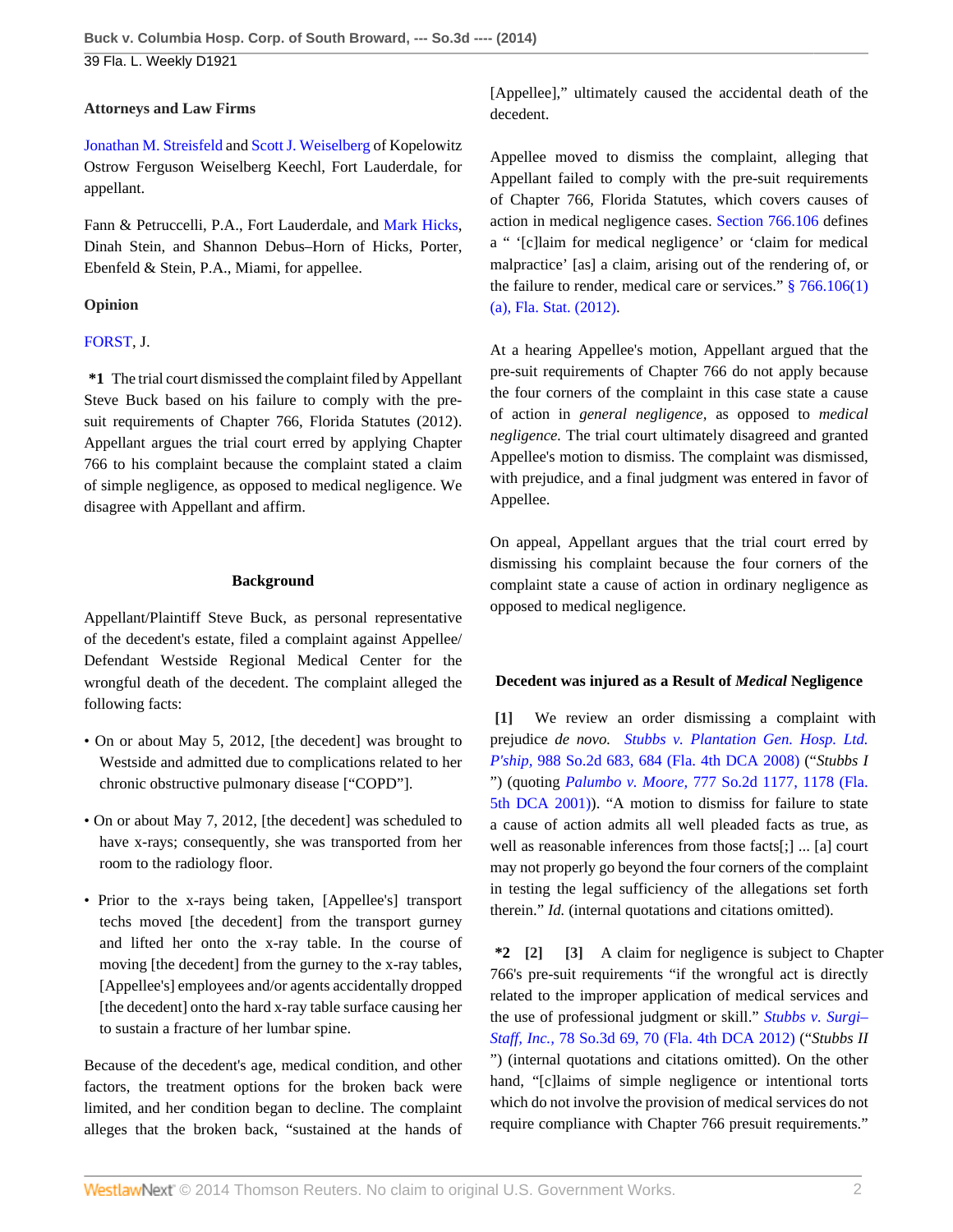*[Indian River Mem'l Hosp. v. Browne,](http://www.westlaw.com/Link/Document/FullText?findType=Y&serNum=2023170024&pubNum=0003926&fi=co_pp_sp_3926_238&originationContext=document&vr=3.0&rs=cblt1.0&transitionType=DocumentItem&contextData=(sc.Default)#co_pp_sp_3926_238)* 44 So.3d 237, 238 [\(Fla. 4th DCA 2010\).](http://www.westlaw.com/Link/Document/FullText?findType=Y&serNum=2023170024&pubNum=0003926&fi=co_pp_sp_3926_238&originationContext=document&vr=3.0&rs=cblt1.0&transitionType=DocumentItem&contextData=(sc.Default)#co_pp_sp_3926_238) When determining whether a complaint alleges a cause of action in medical negligence versus simple negligence, "[t]he key inquiry is whether the action arises out of medical diagnosis, treatment, or care." *[Stubbs II,](http://www.westlaw.com/Link/Document/FullText?findType=Y&serNum=2026878106&pubNum=0003926&fi=co_pp_sp_3926_70&originationContext=document&vr=3.0&rs=cblt1.0&transitionType=DocumentItem&contextData=(sc.Default)#co_pp_sp_3926_70)* 78 So.3d [at 70–71](http://www.westlaw.com/Link/Document/FullText?findType=Y&serNum=2026878106&pubNum=0003926&fi=co_pp_sp_3926_70&originationContext=document&vr=3.0&rs=cblt1.0&transitionType=DocumentItem&contextData=(sc.Default)#co_pp_sp_3926_70) (internal quotations and citations omitted).

In addressing this issue, balance is required. On the one hand, "[i]rreparable harm can be shown where a court incorrectly denies a motion to dismiss for failure to follow pre-suit requirements, as doing so would eliminate the cost-saving features the Act was intended to create." *[Palms W. Hosp.](http://www.westlaw.com/Link/Document/FullText?findType=Y&serNum=2026591313&pubNum=0003926&fi=co_pp_sp_3926_788&originationContext=document&vr=3.0&rs=cblt1.0&transitionType=DocumentItem&contextData=(sc.Default)#co_pp_sp_3926_788) Ltd. P'ship v. Burns,* [83 So.3d 785, 788 \(Fla. 4th DCA 2011\)](http://www.westlaw.com/Link/Document/FullText?findType=Y&serNum=2026591313&pubNum=0003926&fi=co_pp_sp_3926_788&originationContext=document&vr=3.0&rs=cblt1.0&transitionType=DocumentItem&contextData=(sc.Default)#co_pp_sp_3926_788) (citing *[Dr. Navarro's Vein Ctr. of the Palm Beach, Inc. v.](http://www.westlaw.com/Link/Document/FullText?findType=Y&serNum=2020435305&pubNum=0003926&fi=co_pp_sp_3926_778&originationContext=document&vr=3.0&rs=cblt1.0&transitionType=DocumentItem&contextData=(sc.Default)#co_pp_sp_3926_778) Miller,* [22 So.3d 776, 778–79 \(Fla. 4th DCA 2009\)\)](http://www.westlaw.com/Link/Document/FullText?findType=Y&serNum=2020435305&pubNum=0003926&fi=co_pp_sp_3926_778&originationContext=document&vr=3.0&rs=cblt1.0&transitionType=DocumentItem&contextData=(sc.Default)#co_pp_sp_3926_778). On the other hand, the Florida Supreme Court has declared "that the pre-suit screening procedures should be read in a way which favors access to the courts." *Id.* (citing *[Integrated Health Care](http://www.westlaw.com/Link/Document/FullText?findType=Y&serNum=2002771938&pubNum=0000735&fi=co_pp_sp_735_980&originationContext=document&vr=3.0&rs=cblt1.0&transitionType=DocumentItem&contextData=(sc.Default)#co_pp_sp_735_980) Servs., Inc. v. Lang–Redway,* [840 So.2d 974, 980 \(Fla.2002\)](http://www.westlaw.com/Link/Document/FullText?findType=Y&serNum=2002771938&pubNum=0000735&fi=co_pp_sp_735_980&originationContext=document&vr=3.0&rs=cblt1.0&transitionType=DocumentItem&contextData=(sc.Default)#co_pp_sp_735_980)).

The Florida Supreme Court, in *[Silva v. Southwest Florida](http://www.westlaw.com/Link/Document/FullText?findType=Y&serNum=1992097609&pubNum=0000735&originationContext=document&vr=3.0&rs=cblt1.0&transitionType=DocumentItem&contextData=(sc.Default)) Blood Bank, Inc.,* [601 So.2d 1184 \(Fla.1992\),](http://www.westlaw.com/Link/Document/FullText?findType=Y&serNum=1992097609&pubNum=0000735&originationContext=document&vr=3.0&rs=cblt1.0&transitionType=DocumentItem&contextData=(sc.Default)) addressed the pertinent "medical negligence" terms:

First, there is no ambiguity to clarify in the words "diagnosis," "treatment," or "care," and we find that these words should be accorded their plain and unambiguous meaning. In ordinary, common parlance, the average person would understand "diagnosis, treatment, or care" to mean ascertaining a patient's medical condition through examination and testing, prescribing and administering a course of action to effect a cure, and meeting the patient's daily needs during the illness. This parallels the dictionary definitions of those terms. According to *Webster's Third International Dictionary* (1981), "diagnosis" means "the art or act of identifying a disease from its signs and symptoms." *Id.* at 622. "Treatment" means "the action or manner of treating a patient medically or surgically." *Id.* at 2435. "Care" means "provide for or attend to needs or perform necessary personal services (as for a patient or child)." *Id.* at 338. Likewise, in medical terms, "diagnosis" means "[t]he determination of the nature of a disease." *Stedman's Medical Dictionary* 428 (25th ed. 1990). "Treatment" means "[m]edical or surgical management of a patient." *Id.* at 1626. And "care" means "the application of knowledge to the benefit of ... [an] individual." *Id.* at 249.

**\*3** *Id.* [at 1187.](http://www.westlaw.com/Link/Document/FullText?findType=Y&serNum=1992097609&pubNum=0000735&fi=co_pp_sp_735_1187&originationContext=document&vr=3.0&rs=cblt1.0&transitionType=DocumentItem&contextData=(sc.Default)#co_pp_sp_735_1187)

The complaint at issue in this case alleges the decedent sustained injuries while she was in the hospital being treated for her COPD. During the course of her treatment, and while she was being **transported from her gurney to an x-ray table** by hospital employees and/or agents, she was dropped and injured. As such, this case is very similar to *Stubbs II.* In that case, we held the trial court correctly applied the Chapter 766 pre-suit requirements to a complaint that alleged "[a] hospital orderly ... instructed [the appellant] to move from a test bed to a gurney and that she fell while attempting this due to [the orderly's] negligence in failing to exercise reasonable care in assisting her and in failing to prevent her fall." *[Stubbs](http://www.westlaw.com/Link/Document/FullText?findType=Y&serNum=2026878106&pubNum=0003926&fi=co_pp_sp_3926_70&originationContext=document&vr=3.0&rs=cblt1.0&transitionType=DocumentItem&contextData=(sc.Default)#co_pp_sp_3926_70) II,* [78 So.3d at 70, 71](http://www.westlaw.com/Link/Document/FullText?findType=Y&serNum=2026878106&pubNum=0003926&fi=co_pp_sp_3926_70&originationContext=document&vr=3.0&rs=cblt1.0&transitionType=DocumentItem&contextData=(sc.Default)#co_pp_sp_3926_70).

We are aware that our holding in *Stubbs II* was based in part upon discovery which revealed that the "orderly" referenced in the complaint "was a nurse, not an orderly" and the court's decision referenced the nurse's "provision of medical care and services." *Id.* [at 71](http://www.westlaw.com/Link/Document/FullText?findType=Y&serNum=2026878106&pubNum=0003926&fi=co_pp_sp_3926_71&originationContext=document&vr=3.0&rs=cblt1.0&transitionType=DocumentItem&contextData=(sc.Default)#co_pp_sp_3926_71). Moreover, Judge May's concurring opinion presents "[her] view [that] once a medical procedure has begun, whatever happens during that procedure should be subject to the requirements for filing a medical negligence action *if* the allegations are directed at medical personnel." *Id.* [at 72](http://www.westlaw.com/Link/Document/FullText?findType=Y&serNum=2026878106&pubNum=0003926&fi=co_pp_sp_3926_72&originationContext=document&vr=3.0&rs=cblt1.0&transitionType=DocumentItem&contextData=(sc.Default)#co_pp_sp_3926_72) (May, J., concurring) (emphasis added). In the instant case, we do not know if the individuals who were transporting the decedent were doctors, nurses, "transport tech," or orderlies. However, we find that is not determinative, as the complaint itself leads to the conclusion that these hospital employees or agents were engaged in "the rendering of ... medical care or services" in that they were involved in lifting the decedent from the transport gurney and placing her on the x-ray table as part of a medical procedure (medical imaging by use of x-rays). As such, they were providing for or attending to the patient's needs and/or performing "necessary personal services." *Silva,* [601 So.2d at](http://www.westlaw.com/Link/Document/FullText?findType=Y&serNum=1992097609&pubNum=0000735&fi=co_pp_sp_735_1187&originationContext=document&vr=3.0&rs=cblt1.0&transitionType=DocumentItem&contextData=(sc.Default)#co_pp_sp_735_1187) [1187](http://www.westlaw.com/Link/Document/FullText?findType=Y&serNum=1992097609&pubNum=0000735&fi=co_pp_sp_735_1187&originationContext=document&vr=3.0&rs=cblt1.0&transitionType=DocumentItem&contextData=(sc.Default)#co_pp_sp_735_1187).

Our conclusion finds support in the case law addressing this issue that found that the complaint constituted a claim of medical negligence: *Stubbs II,* [78 So.3d at 71–72](http://www.westlaw.com/Link/Document/FullText?findType=Y&serNum=2026878106&pubNum=0003926&fi=co_pp_sp_3926_71&originationContext=document&vr=3.0&rs=cblt1.0&transitionType=DocumentItem&contextData=(sc.Default)#co_pp_sp_3926_71) (patient was being moved from a "test bed" to a gurney); *[Indian](http://www.westlaw.com/Link/Document/FullText?findType=Y&serNum=2023170024&pubNum=0003926&fi=co_pp_sp_3926_238&originationContext=document&vr=3.0&rs=cblt1.0&transitionType=DocumentItem&contextData=(sc.Default)#co_pp_sp_3926_238) [River Memorial Hospital,](http://www.westlaw.com/Link/Document/FullText?findType=Y&serNum=2023170024&pubNum=0003926&fi=co_pp_sp_3926_238&originationContext=document&vr=3.0&rs=cblt1.0&transitionType=DocumentItem&contextData=(sc.Default)#co_pp_sp_3926_238)* 44 So.3d at 238 (patient fell out of a stretcher and the medical negligence related to the failure to properly secure her on the stretcher). *See also [S.](http://www.westlaw.com/Link/Document/FullText?findType=Y&serNum=2022312708&pubNum=0003926&fi=co_pp_sp_3926_812&originationContext=document&vr=3.0&rs=cblt1.0&transitionType=DocumentItem&contextData=(sc.Default)#co_pp_sp_3926_812) Miami Hosp. v. Perez,* [38 So.3d 809, 812 \(Fla. 3d DCA](http://www.westlaw.com/Link/Document/FullText?findType=Y&serNum=2022312708&pubNum=0003926&fi=co_pp_sp_3926_812&originationContext=document&vr=3.0&rs=cblt1.0&transitionType=DocumentItem&contextData=(sc.Default)#co_pp_sp_3926_812) [2010\)](http://www.westlaw.com/Link/Document/FullText?findType=Y&serNum=2022312708&pubNum=0003926&fi=co_pp_sp_3926_812&originationContext=document&vr=3.0&rs=cblt1.0&transitionType=DocumentItem&contextData=(sc.Default)#co_pp_sp_3926_812) (claim for damages attributable to patient's fall from a hospital bed in the critical care unit deemed a medical negligence action); *[Neilinger v. Baptist Hosp. of Miami,](http://www.westlaw.com/Link/Document/FullText?findType=Y&serNum=1984160829&pubNum=0000735&fi=co_pp_sp_735_566&originationContext=document&vr=3.0&rs=cblt1.0&transitionType=DocumentItem&contextData=(sc.Default)#co_pp_sp_735_566) Inc.,* [460 So.2d 564, 566 \(Fla. 3d DCA 1984\)](http://www.westlaw.com/Link/Document/FullText?findType=Y&serNum=1984160829&pubNum=0000735&fi=co_pp_sp_735_566&originationContext=document&vr=3.0&rs=cblt1.0&transitionType=DocumentItem&contextData=(sc.Default)#co_pp_sp_735_566) (patient "was